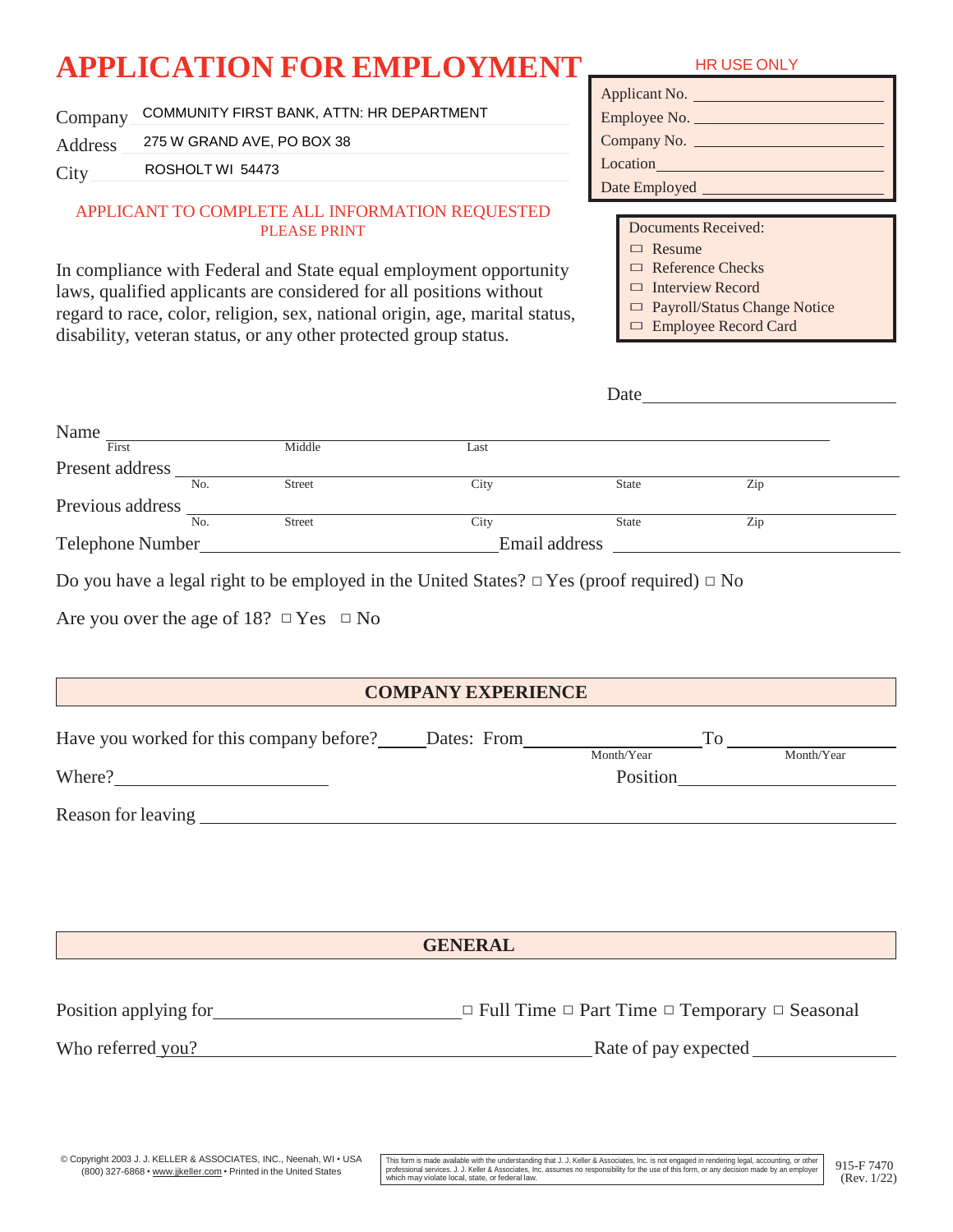| <b>EDUCATIONAL BACKGROUND</b> |               |                      |                 |  |  |
|-------------------------------|---------------|----------------------|-----------------|--|--|
| Type of School                | Name and City | Did You<br>Graduate? | Course or Major |  |  |
| College                       |               |                      |                 |  |  |
| <b>Technical School</b>       |               |                      |                 |  |  |
| High School                   |               |                      |                 |  |  |
| Other                         |               |                      |                 |  |  |

### **LIST ALL PRESENT AND PAST EMPLOYMENT, BEGINNING WITH MOST RECENT**

| <b>COMPANY NAME</b>                                                                                       |                             | <b>DATES WORKED</b>       | POSITION(S) HELD |               |
|-----------------------------------------------------------------------------------------------------------|-----------------------------|---------------------------|------------------|---------------|
|                                                                                                           | <b>FROM</b>                 | <b>TO</b>                 |                  |               |
| ADDRESS, CITY, STATE, ZIP                                                                                 |                             |                           |                  |               |
|                                                                                                           |                             |                           |                  |               |
|                                                                                                           |                             | DUTIES/RESPONSIBILITIES   |                  |               |
| PHONE NO.                                                                                                 |                             |                           |                  |               |
| <b>TYPE OF BUSINESS</b>                                                                                   |                             |                           |                  |               |
|                                                                                                           |                             |                           |                  |               |
| NAME OF SUPERVISOR                                                                                        |                             | <b>REASON FOR LEAVING</b> |                  |               |
|                                                                                                           |                             |                           |                  |               |
| <b>BASE</b><br><b>STARTING WAGE</b><br><b>ENDING/CURRENT</b><br>$\Box$ HOUR<br><b>GROSS</b><br>per<br>per | <b>BONUS</b><br><b>HOUR</b> |                           | AMOUNT RECEIVED  | <b>WORK</b>   |
| YEAR<br>l \$<br><b>INCOME</b>                                                                             | <b>YEAR</b>                 | <b>INCENTIVES</b>         | \$               | <b>HOURS:</b> |

|                | <b>COMPANY NAME</b>                                                 | <b>DATES WORKED</b>           |                           | POSITION(S) HELD |               |
|----------------|---------------------------------------------------------------------|-------------------------------|---------------------------|------------------|---------------|
| $\overline{2}$ |                                                                     | <b>FROM</b>                   | <b>TO</b>                 |                  |               |
|                | ADDRESS, CITY, STATE, ZIP                                           |                               |                           |                  |               |
|                |                                                                     |                               |                           |                  |               |
|                |                                                                     |                               | DUTIES/RESPONSIBILITIES   |                  |               |
|                | PHONE NO.                                                           |                               |                           |                  |               |
|                | <b>TYPE OF BUSINESS</b>                                             |                               |                           |                  |               |
|                |                                                                     |                               |                           |                  |               |
|                | NAME OF SUPERVISOR                                                  |                               | <b>REASON FOR LEAVING</b> |                  |               |
|                |                                                                     |                               |                           |                  |               |
|                | <b>ENDING</b><br><b>BASE</b><br><b>STARTING WAGE</b><br><b>HOUR</b> | <b>L_BONUS</b><br><b>HOUR</b> |                           | AMOUNT RECEIVED  | <b>WORK</b>   |
|                | GROSS<br>per<br>per<br>YEAR  <br>- \$<br><b>INCOME</b>              | <b>YEAR</b>                   | <b>INCENTIVES</b>         |                  | <b>HOURS:</b> |

**3 COMPANY NAME** DATES WORKED FROM ADDRESS, CITY, STATE, ZIP DUTIES / RESPONSIBILITIES PHONE NO. TYPE OF BUSINESS BASE **GROSS** INCOME STARTING WAGE **FILL AND STARTING** per □ HOUR  $\bullet$  Per  $\blacksquare$  YEAR  $\vert \text{\$}$ per HOUR<br>YEAR  $\overline{\phantom{a}}$ HOUR  $\overline{\phantom{a}}$ BONUS YEAR NCENTIVES AMOUNT RECEIVED  $|s$ WORK HOURS: NAME OF SUPERVISOR REASON FOR LEAVING TO POSITION(S) HELD

**4 COMPANY NAME** DATES WORKED FROM ADDRESS, CITY, STATE, ZIP DUTIES / RESPONSIBILITIES PHONE NO. TYPE OF BUSINESS **BASE** GROSS<sub>S</sub> **INCOME** STARTING WAGE **FILL**HOUR ENDING per □ HOUR  $\overline{\phantom{a}}$   $\overline{\phantom{a}}$  YEAR  $\overline{\phantom{a}}$   $\overline{\phantom{a}}$  YEAR  $\overline{\phantom{a}}$ per HOUR<br>
YEAR  $\overline{\phantom{a}}$ HOUR  $\overline{\phantom{a}}$ BONUS YEAR **NO INCENTIVES** AMOUNT RECEIVED  $\frac{1}{2}$ WORK HOURS: NAME OF SUPERVISOR REASON FOR LEAVING TO POSITION(S) HELD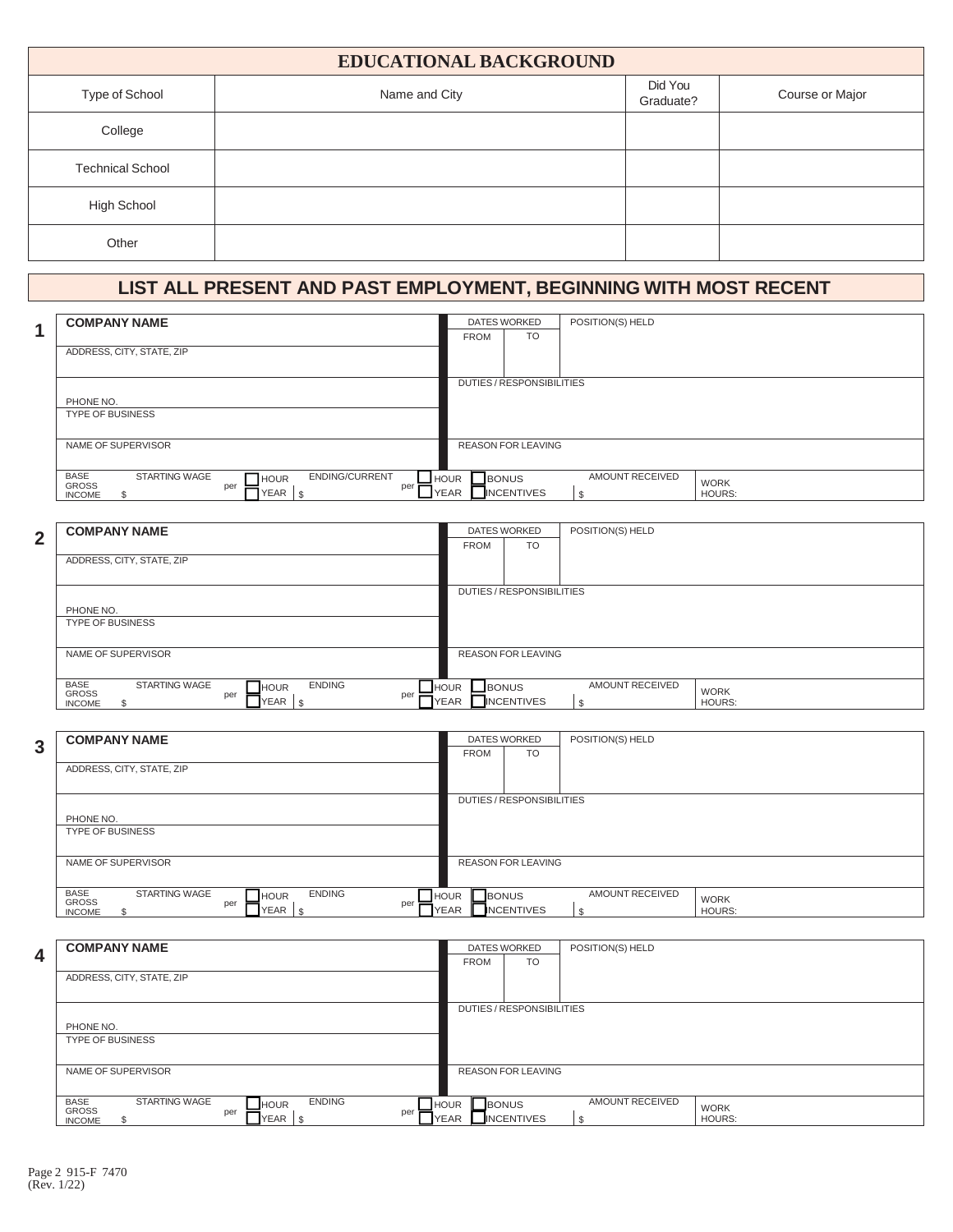#### **WORK REFERENCES**

| <b>NAME</b>         |             | <b>YEARS</b><br><b>KNOWN</b> | RELATIONSHIP AND TITLE |                   |
|---------------------|-------------|------------------------------|------------------------|-------------------|
| <b>COMPANY</b>      |             |                              |                        |                   |
| <b>WORK ADDRESS</b> | <b>CITY</b> | <b>STATE</b>                 | <b>HOME PHONE</b>      | <b>WORK PHONE</b> |

| <b>NAME</b>         |             | <b>YEARS</b><br><b>KNOWN</b> | <b>RELATIONSHIP AND TITLE</b> |                   |
|---------------------|-------------|------------------------------|-------------------------------|-------------------|
| <b>COMPANY</b>      |             |                              |                               |                   |
| <b>WORK ADDRESS</b> | <b>CITY</b> | <b>STATE</b>                 | HOME PHONE                    | <b>WORK PHONE</b> |

| <b>NAME</b>         |             | <b>YEARS</b><br><b>KNOWN</b> | RELATIONSHIP AND TITLE |                   |
|---------------------|-------------|------------------------------|------------------------|-------------------|
| <b>COMPANY</b>      |             |                              |                        |                   |
| <b>WORK ADDRESS</b> | <b>CITY</b> | <b>STATE</b>                 | <b>HOME PHONE</b>      | <b>WORK PHONE</b> |

| <b>NAME</b>         |             | <b>YEARS</b><br><b>KNOWN</b> | RELATIONSHIP AND TITLE |                   |
|---------------------|-------------|------------------------------|------------------------|-------------------|
| <b>COMPANY</b>      |             |                              |                        |                   |
| <b>WORK ADDRESS</b> | <b>CITY</b> | <b>STATE</b>                 | <b>HOME PHONE</b>      | <b>WORK PHONE</b> |

### **SPECIAL SKILLS**

| Please check the skills for which you have received training: |            |                     |
|---------------------------------------------------------------|------------|---------------------|
|                                                               | Data Entry | 10 - Key Calculator |
|                                                               |            |                     |
|                                                               |            |                     |
|                                                               |            |                     |
| Manufacturing Equipment: Manufacturing Equipment:             |            |                     |
|                                                               |            |                     |
|                                                               |            |                     |